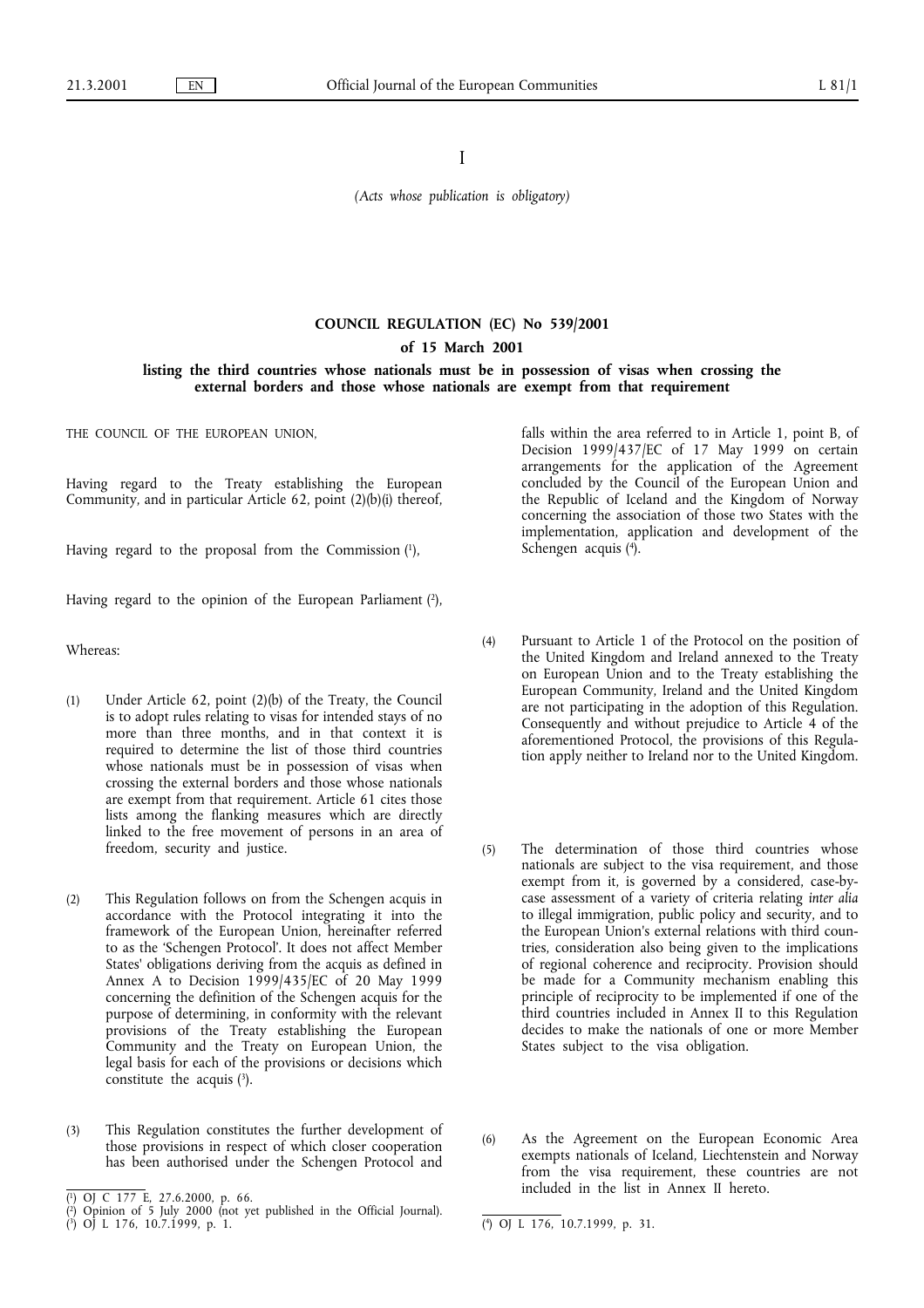- (7) As regards stateless persons and recognised refugees, without prejudice to obligations under international agreements signed by the Member States and in particular the European Agreement on the Abolition of Visas for Refugees, signed at Strasbourg on 20 April 1959, the decision as to the visa requirement or exemption should be based on the third country in which these persons reside and which issued their travel documents. However, given the differences in the national legislation applicable to stateless persons and to recognised refugees, Member States may decide whether these categories of persons shall be subject to the visa requirement, where the third country in which these persons reside and which issued their travel documents is a third country whose nationals are exempt from the visa requirement.
- (8) In specific cases where special visa rules are warranted, Member States may exempt certain categories of persons from the visa requirement or impose it on them in accordance with public international law or custom.
- (9) With a view to ensuring that the system is administered openly and that the persons concerned are informed, Member States should communicate to the other Member States and to the Commission the measures which they take pursuant to this Regulation. For the same reasons, that information should also be published in the *Official Journal of the European Communities*.
- (10) The conditions governing entry into the territory of the Member States or the issue of visas do not affect the rules currently governing recognition of the validity of travel documents.
- (11) In accordance with the principle of proportionality stated in Article 5 of the Treaty, enacting a Regulation listing the third countries whose nationals must be in possession of visas when crossing the external borders, and those whose nationals are exempt from that requirement, is both a necessary and an appropriate means of ensuring that the common visa rules operate efficiently.
- (12) This Regulation provides for full harmonisation as regards the third countries whose nationals are subject to the visa requirement for the crossing of Member States' external borders, and those whose nationals are exempt from that requirement. However, the application of the exemption from the visa requirement for nationals of certain third countries, which are listed in Annex II, will come into force only later. To that end, the Council will take a decision for each of those countries on the basis of reports drawn up by the Commission,

HAS ADOPTED THIS REGULATION:

## *Article 1*

Nationals of third countries on the list in Annex I shall be required to be in possession of a visa when crossing the external borders of the Member States.

2. Without prejudice to Article 8(2), nationals of third countries on the list in Annex II shall be exempt from the requirement set out in paragraph 1, for stays of no more than three months in all.

3. Nationals of new third countries formerly part of countries on the lists in Annexes I and II shall be subject respectively to the provisions of paragraphs 1 and 2 unless and until the Council decides otherwise under the procedure laid down in the relevant provision of the Treaty.

4. The establishment by a third country on the list in Annex II of the visa requirement for nationals of a Member State shall give rise to the application of the following provisions, without prejudice to the provisions of any agreement which the Community may have concluded with that third country granting exemption from the visa requirement:

- (a) the Member State may notify the Commission and the Council in writing of the fact that the third country has established the visa requirement;
- (b) in the case of such notification, Member States' obligation to subject the nationals of the third country concerned to the visa requirement shall be established provisionally 30 days after notification unless the Council, acting by qualified majority beforehand, decides otherwise;
- (c) provisional introduction of the visa requirement shall be published by the Council in the *Official Journal of the European Communities* before it takes effect;
- (d) the Commission shall examine any request made by the Council or by a Member State that it submit a proposal to the Council amending the Annexes to this Regulation to include the third country concerned in Annex I and remove it from Annex II;
- (e) if, prior to the adoption by the Council of such an amendment to the Annexes to this Regulation, the third country repeals its decision to establish the visa requirement, the Member State concerned shall immediately notify the Commission and the Council in writing accordingly;
- (f) such notification shall be published by the Council in the *Official Journal of the European Communities*. The provisional introduction of the visa requirement for nationals of the third country concerned shall be repealed 7 days after the date of publication.

## *Article 2*

For the purposes of this Regulation, 'visa' shall mean an authorisation issued by a Member State or a decision taken by such State which is required with a view to: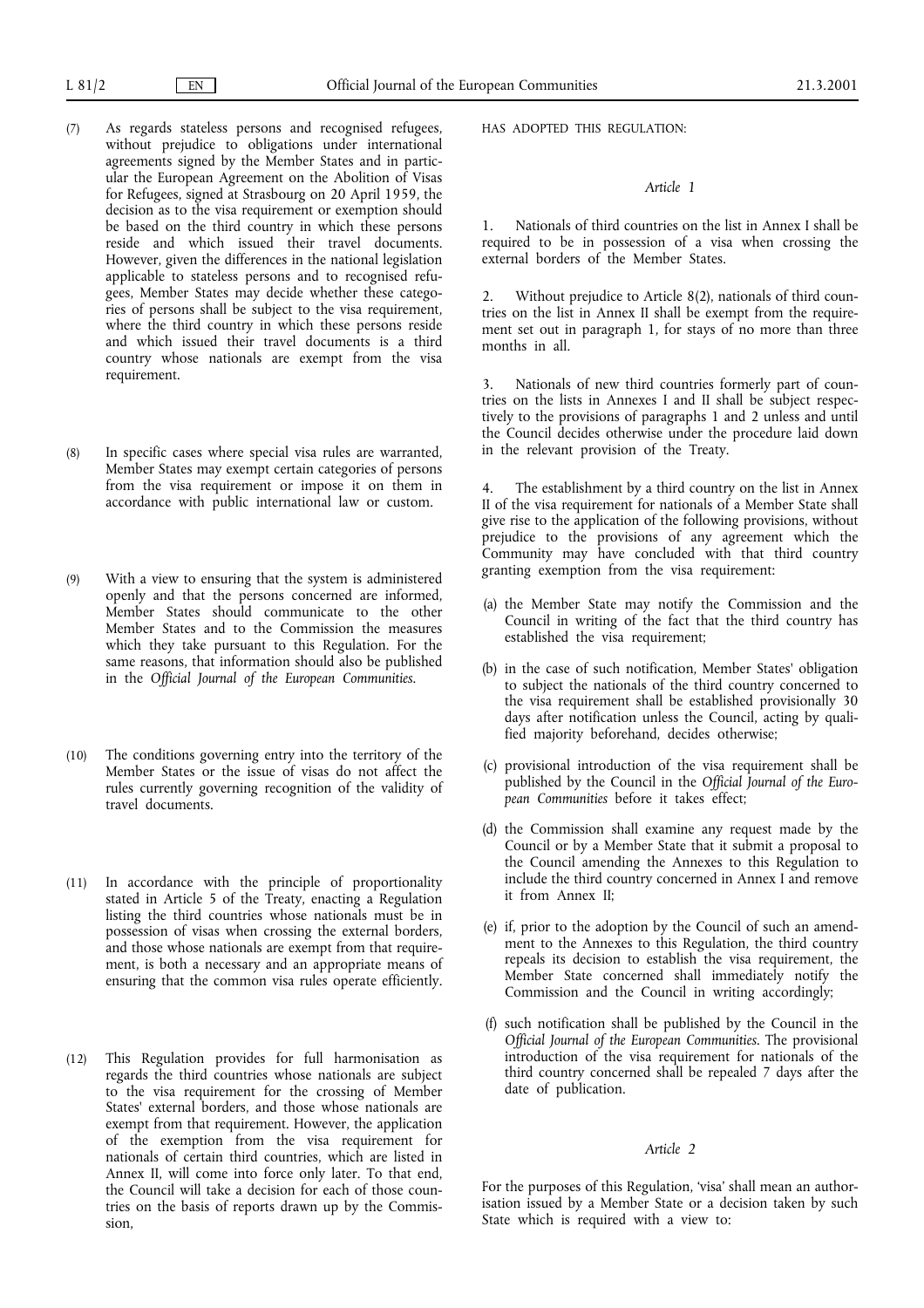- entry for an intended stay in that Member State or in several Member States of no more than three months in total,
- entry for transit through the territory of that Member State or several Member States, except for transit at an airport.

## *Article 3*

Without prejudice to obligations under the European Agreement on the Abolition of Visas for Refugees, signed at Strasbourg on 20 April 1959, recognised refugees and stateless persons:

- shall be subject to the visa requirement if the third country where they reside and which issued their travel document is one of the third countries listed in Annex I;
- may be exempted from the visa requirement if the third country where they reside and which issued their travel document is one of the third countries listed in Annex II.

#### *Article 4*

1. A Member State may provide for exceptions from the visa requirement provided for by Article 1(1) or from the exemption from the visa requirement provided for by Article 1(2) as regards:

- (a) holders of diplomatic passports, official-duty passports and other official passports;
- (b) civilian air and sea crew;
- (c) the flight crew and attendants on emergency or rescue flights and other helpers in the event of disaster or accident;
- (d) the civilian crew of ships navigating in international waters;
- (e) the holders of laissez-passer issued by some intergovernmental international organisations to their officials.

2. A Member State may exempt from the visa requirement a school pupil having the nationality of a third country listed in Annex I who resides in a third country listed in Annex II and is travelling in the context of a school excursion as a member of a group of school pupils accompanied by a teacher from the school in question.

3. A Member State may provide for exceptions from the exemption from the visa requirement provided for in Article 1(2) as regards persons carrying out a paid activity during their stay.

#### *Article 5*

1. Within 10 working days of the entry into force of this Regulation, Member States shall communicate to the other Member States and the Commission the measures they have taken pursuant to Article 3, second indent and Article 4. Any further changes to those measures shall be similarly communicated within five working days.

2. The Commission shall publish the measures communicated pursuant to paragraph 1 in the *Official Journal of the European Communities* for information.

### *Article 6*

This Regulation shall not affect the competence of Member States with regard to the recognition of States and territorial units and passports, travel and identity documents issued by their authorities.

#### *Article 7*

1. Council Regulation (EC) No 574/1999 (1) shall be replaced by this Regulation.

The final versions of the Common Consular Instruction (CCI) and of the Common Manual (CM), as they result from the Decision of the Schengen Executive Committee of 28 April 1999 (SCH/Com-ex(99) 13) shall be amended as follows:

1. the heading of Annex 1, part I of the CCI and of Annex 5, part I of the CM, shall be replaced by the following:

'Common list of third countries the nationals of which are subject to the visa requirement imposed by Regulation (EC) No 539/2001';

- 2. the list in Annex 1, part I of the CCI and in Annex 5, part I of the CM shall be replaced by the list in Annex I to this Regulation;
- 3. the heading of Annex 1, part II of the CCI and of Annex 5, part II of the CM shall be replaced by the following:

'Common list of third countries the nationals of which are exempted from the visa requirement by Regulation (EC) No 539/2001';

- 4. the list in Annex 1, part II of the CCI and in Annex 5, part II of the CM shall be replaced by the list in Annex II to this Regulation;
- 5. part III of Annex 1 to the CCI and part III of Annex 5 of the CM shall be deleted.

3. The decisions of the Schengen Executive Committee of 15 December 1997 (SCH/Com-ex(97)32) and of 16 December 1998 (SCH/Com-ex(98)53, rev.2) shall be repealed.

## *Article 8*

1. This Regulation shall enter into force on the twentieth day following that of its publication in the *Official Journal of the European Communities*.

2. However, for nationals of the country in Annex II marked with an asterisk, the date of entry into force of Article 1(2) shall be decided on subsequently by the Council, acting in accordance with Article  $67(\overline{3})$  of the Treaty, on the basis of the report referred to in the following subparagraph.

To this end, the Commission shall request the country concerned to indicate which undertakings it is prepared to enter into on illegal immigration and illegal residence, including the repatriation of persons from that country who are illegally resident, and report thereon to the Council. The Commission shall submit to the Council a first report, accompanied by any useful recommendations, no later than 30 June 2001.

<sup>(</sup> 1) OJ L 72, 18.3.1999, p. 2.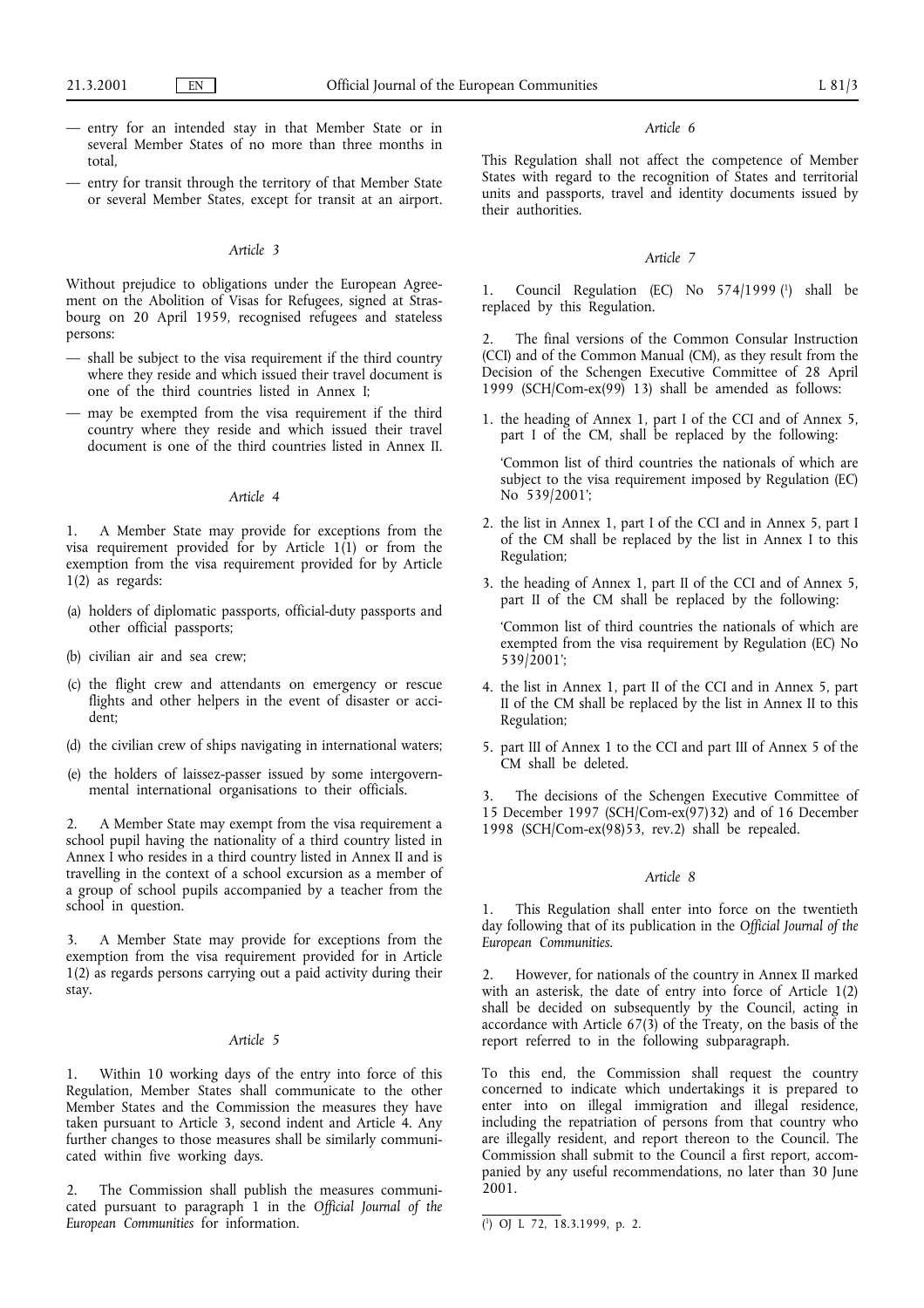Pending adoption by the Council of the act embodying the abovementioned decision, the requirement laid down in Article 1(1) shall be applicable to nationals of that country. Articles 2 to 6 of this Regulation shall apply in full.

This Regulation shall be binding in its entirety and directly applicable in the Member States in accordance with the Treaty establishing the European Community.

Done at Brussels, 15 March 2001.

*For the Council The President* M-I. KLINGVALL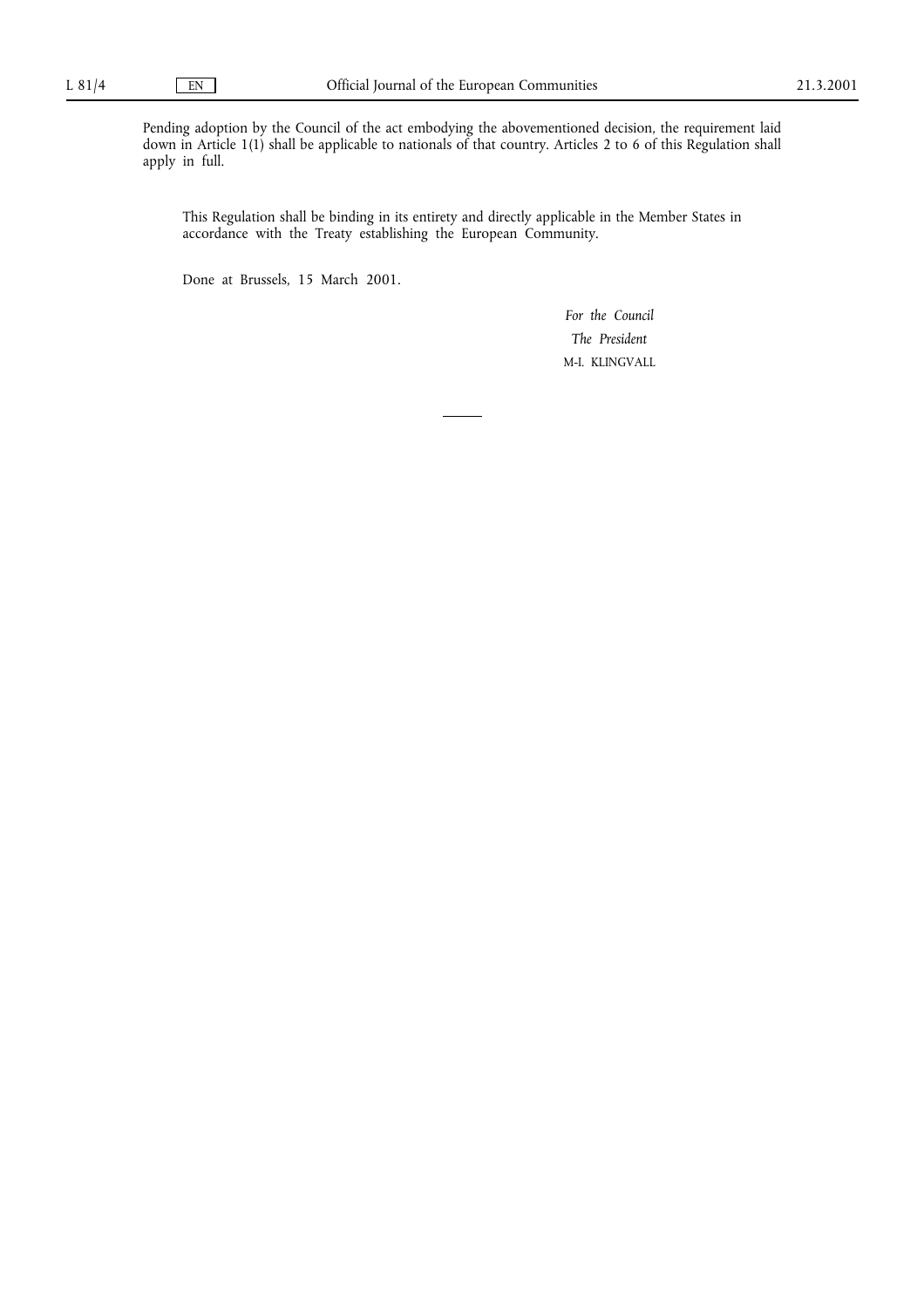## *ANNEX I*

# Common list referred to in Article 1(1)

| 1. STATES                                          |                  |
|----------------------------------------------------|------------------|
| Afghanistan                                        | Gabon            |
| Albania                                            | Gambia           |
| Algeria                                            | Georgia          |
| Angola                                             | Ghana            |
| Antigua and Barbuda                                | Grenada          |
| Armenia                                            | Guinea           |
| Azerbaijan                                         | Guinea-Bissau    |
| Bahamas                                            | Guyana           |
| Bahrain                                            | Haiti            |
| Bangladesh                                         | India            |
| Barbados                                           | Indonesia        |
| Belarus                                            | Iran             |
| <b>Belize</b>                                      | Iraq             |
| Benin                                              | Jamaica          |
| Bhutan                                             | Jordan           |
| Bosnia and Herzegovina                             | Kazakhstan       |
| Botswana                                           | Kenya            |
| Burkina Faso                                       | Kiribati         |
| Burma/Myanmar                                      | Kuwait           |
| Burundi                                            | Kyrgyzstan       |
| Cambodia                                           | Laos             |
| Cameroon                                           | Lebanon          |
| Cape Verde                                         | Lesotho          |
| Central African Republic                           | Liberia          |
| Chad                                               | Libya            |
| China                                              | Madagascar       |
| Colombia                                           | Malawi           |
| Congo                                              | Maldives         |
| Côte d'Ivoire                                      | Mali             |
| Cuba                                               | Marshall Islands |
| Democratic Republic of the Congo                   | Mauritania       |
| Djijbouti                                          | Mauritius        |
| Dominica                                           | Micronesia       |
| Dominican Republic                                 | Moldova          |
| Egypt                                              | Mongolia         |
| Equatorial Guinea                                  | Morocco          |
| Eritrea                                            | Mozambique       |
| Ethiopia                                           | Namibia          |
| Federal Republic of Yugoslavia (Serbia-Montenegro) | Nauru            |
| Fiji                                               | Nepal            |
| Former Yugoslav Republic of Macedonia              | Niger            |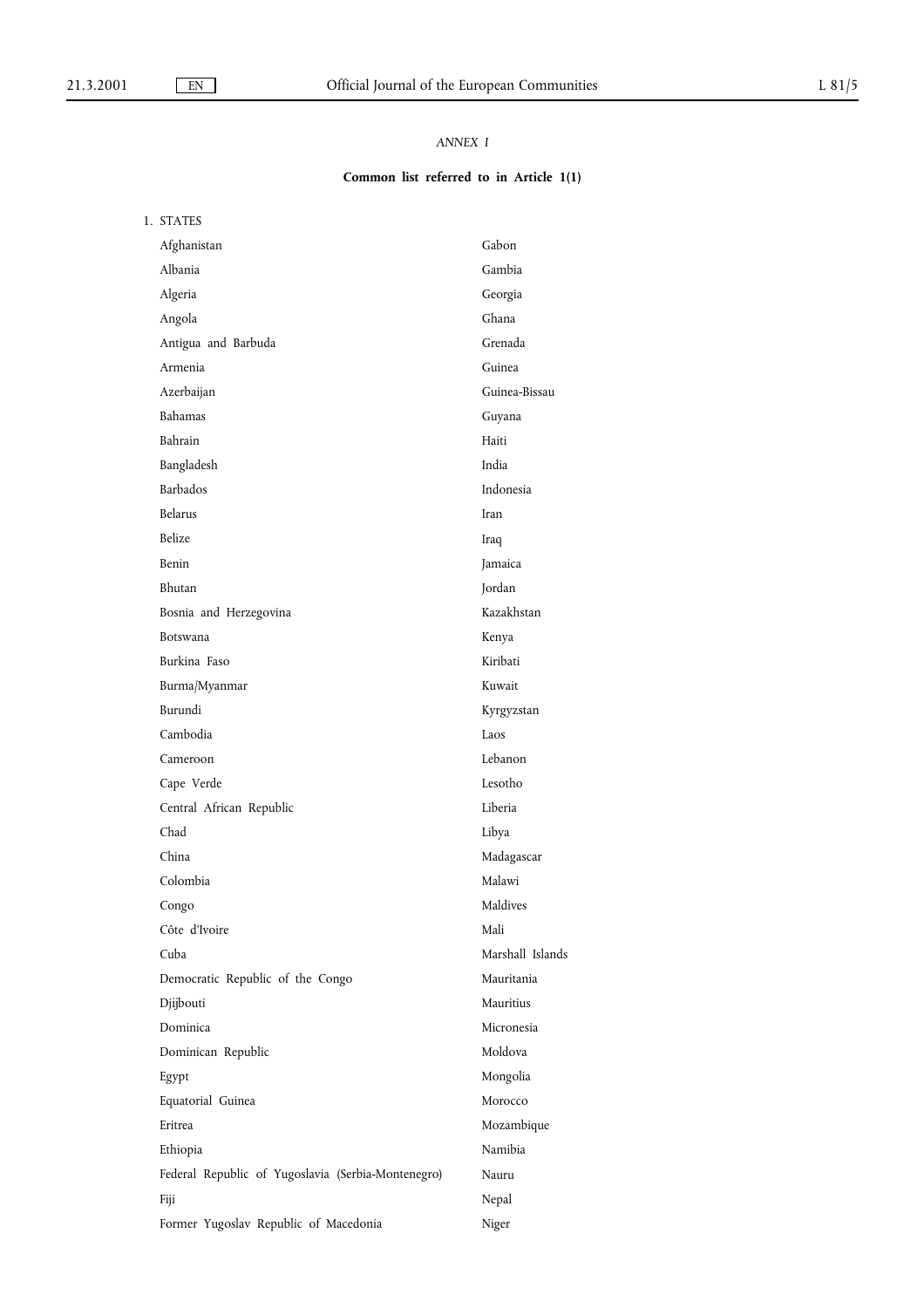| Nigeria                          | Surinam              |
|----------------------------------|----------------------|
| North Korea                      | Swaziland            |
| Northern Marianas                | Syria                |
| Oman                             | Tajikistan           |
| Pakistan                         | Tanzania             |
| Palau                            | Thailand             |
| Papua New Guinea                 | The Comoros          |
| Peru                             | Togo                 |
| Philippines                      | Tonga                |
| Qatar                            | Trinidad and Tobago  |
| Russia                           | Tunisia              |
| Rwanda                           | Turkey               |
| Saint Kitts and Nevis            | Turkmenistan         |
| Saint Lucia                      | Tuvalu               |
| Saint Vincent and the Grenadines | Uganda               |
| São Tomé and Príncipe            | Ukraine              |
| Saudi Arabia                     | United Arab Emirates |
| Senegal                          |                      |
| Seychelles                       | Uzbekistan           |
| Sierra Leone                     | Vanuatu              |
| Solomon Islands                  | Vietnam              |
| Somalia                          | Western Samoa        |
| South Africa                     | Yemen                |
| Sri Lanka                        | Zambia               |
| Sudan                            | Zimbabwe             |

2. ENTITIES AND TERRITORIAL AUTHORITIES THAT ARE NOT RECOGNISED AS STATES BY AT LEAST ONE MEMBER STATE

East Timor Palestinian Authority Taiwan